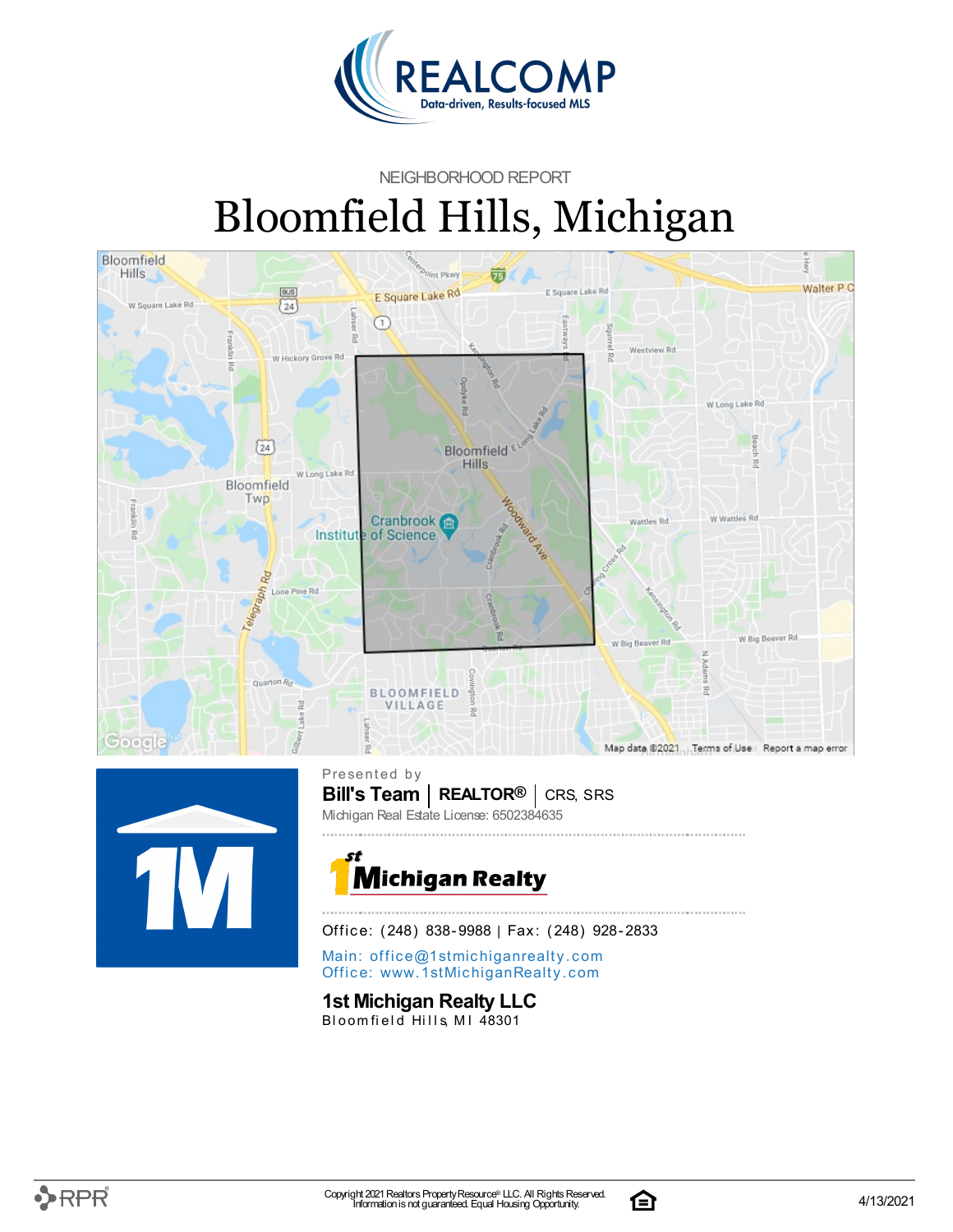

## Neighborhood: Housing Stats and Charts

|                                                         | <b>Bloomfield Hills</b> | <b>Oakland County</b> | <b>Michigan</b> | <b>USA</b> |
|---------------------------------------------------------|-------------------------|-----------------------|-----------------|------------|
| <b>Median Estimated Home Value</b>                      | \$475K                  | \$294K                | \$220K          | \$260K     |
| <b>Estimated Home Value 12-Month Change</b>             | $+7%$                   | $+7.4\%$              | +8.9%           | $+6.3%$    |
| <b>Median List Price</b>                                | \$705K                  | \$320K                | \$210K          | \$118K     |
| <b>List Price 1-Month Change</b>                        | $+0.9%$                 |                       | $0\%$           | $-5.4%$    |
| List Price 12-Month Change                              | $+10.2%$                | +1.6%                 | $+10.6\%$       | $+7.6%$    |
| <b>Median Home Age</b>                                  | 50                      | 50                    | 41              | 41         |
| Own                                                     | 88%                     | 71%                   | 71%             | 64%        |
| Rent                                                    | 12%                     | 29%                   | 29%             | 36%        |
| \$ Value of All Buildings for which Permits Were Issued |                         | \$699M                | \$4.58B         | \$281B     |
| % Change in Permits for All Buildings                   |                         | $-19%$                | -6%             | $+1\%$     |
| % Change in \$ Value for All Buildings                  |                         | $-7%$                 | 0%              | +3%        |

### Median Sales Price vs. Sales Volume

Thischart comparesthe price trend and salesvolume for homesin an area. Home pricestypically followsales volume, with a time lag, since sales activity is the driver behind price movements.

Data Source: Public recordsand listings data

Update Frequency: Monthly

Median Sales Price Public Records Median Sales Price Listings Sales Volume

Public Records

Sales Volume Listings



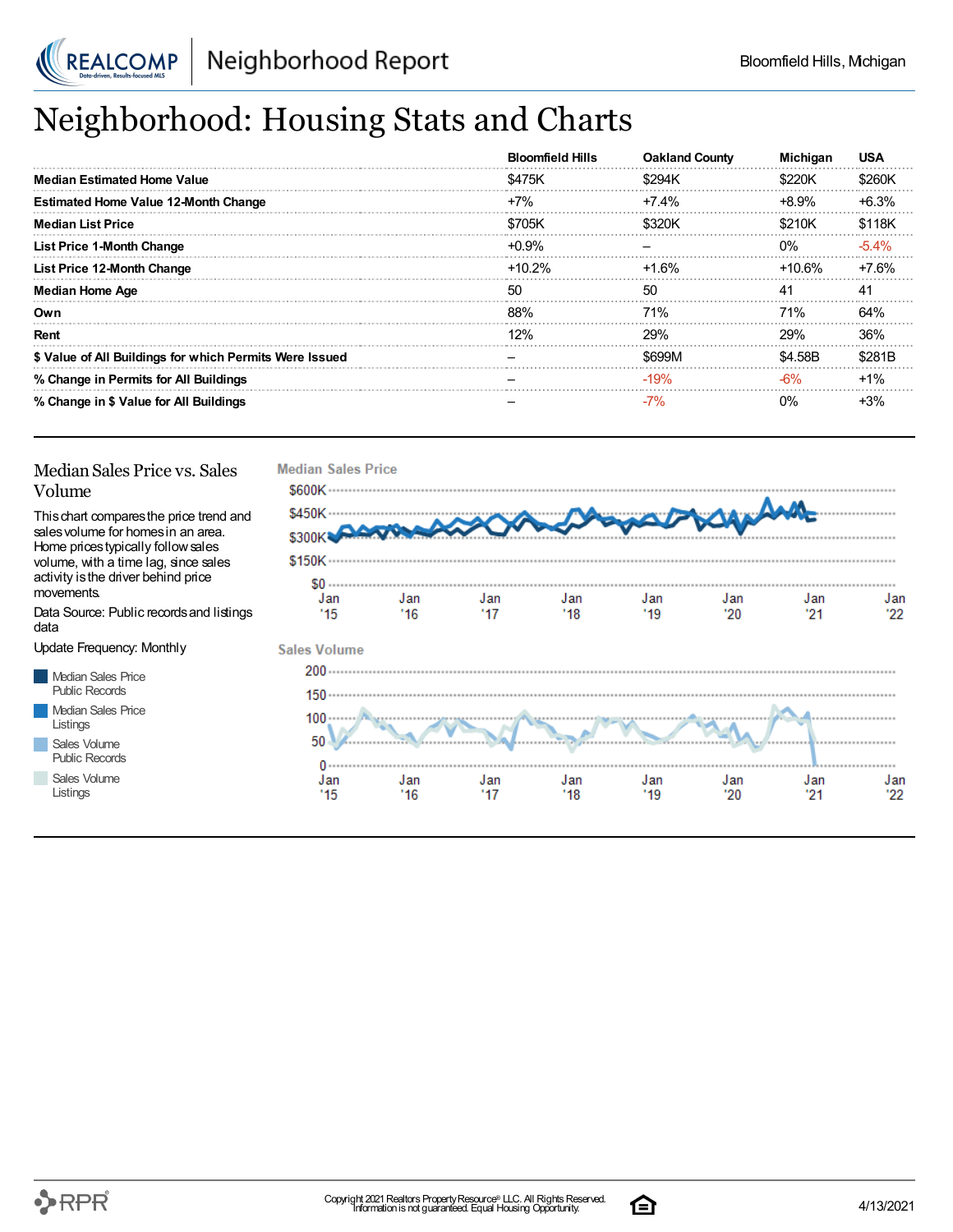

Jan

 $'18$ 

Jan

 $'19$ 

Jul

'18

Jan

 $21$ 

Jul

 $21$ 

Jul

'20

### Median Listing Price vs. Listing Volume

Thischart comparesthe listing price and listing volume for homesin an area. Listing prices often follow listing volume, with a time lag, because supply can drive price movements.

Data Source: On- and off-market listings sources

Update Frequency: Monthly

**Median List Price** Listing Volume



Jul

 $'19$ 

Jan

 $20$ 

#### Price Range of Homes Sold

Thischart showsthe distribution of homes reported sold in the past six monthswithin different price rangesin the area of your search. The amount shown for the subject property issold data where available, or the property's estimated value when salesdata are unavailable (such asa non-disclosure state) or provided in range format.

Data Source: Public records data Update Frequency: Monthly

Sales Count By Price Range

#### Price per Square Foot of Homes Sold

Thischart showsthe distribution of homes reported sold in the past six monthsat different pricesper square foot (living area sourced from public records).

Data Source: Public records data

Update Frequency: Monthly

Sales Count By Price Per Sq Ft





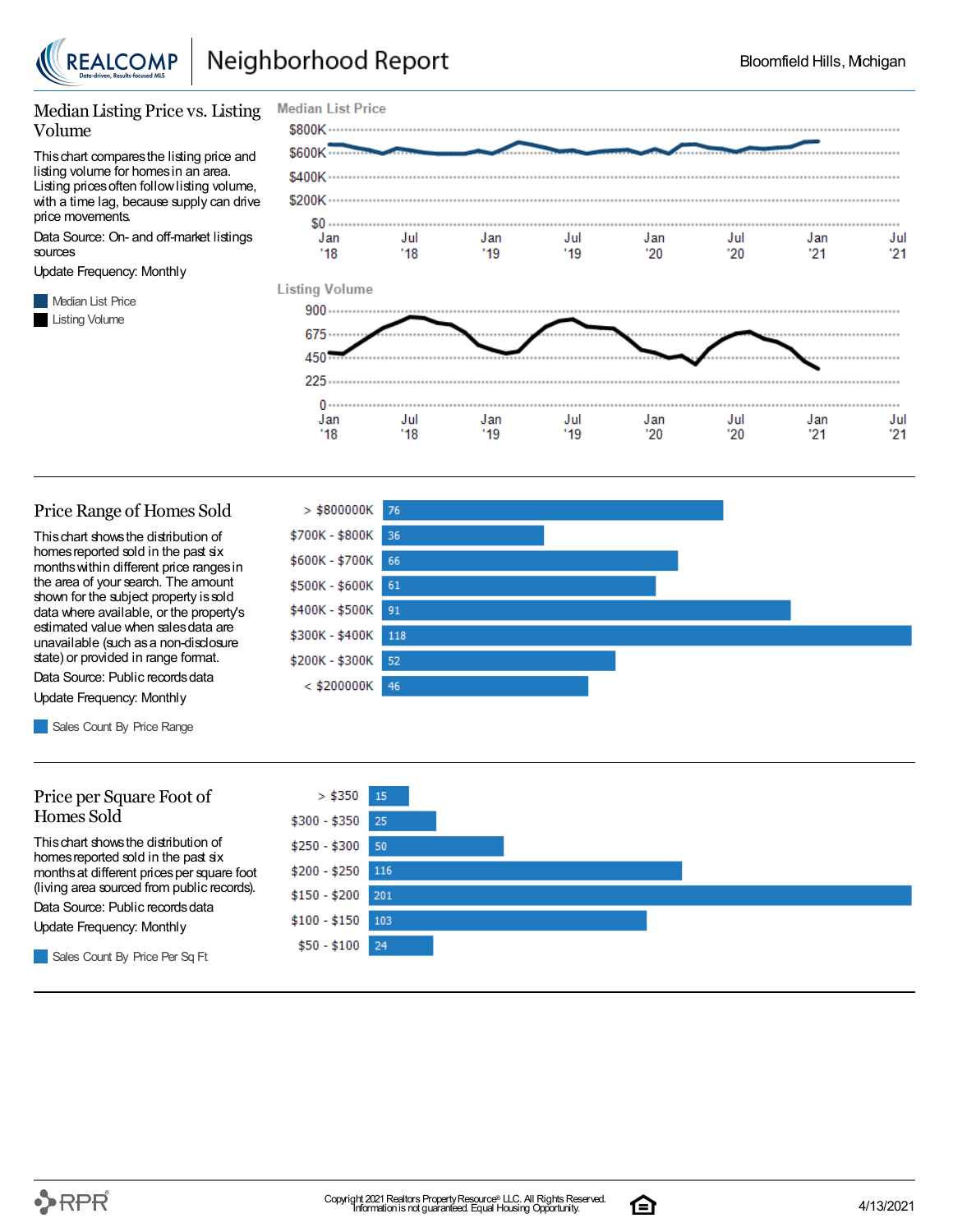

## Neighborhood Report



### Age Range of Homes Sold

Thischart showsthe distribution of homes reported sold in the past six monthsof different age rangesin the area of your search.

Data Source: Public records data Update Frequency: Monthly

Sales Count by Age of House



### Number of Bedroomsin Homes Sold

Thischart showsthe distribution of homes reported sold in the past six months, according to the number of bedrooms, in the area of your search. Data Source: Public records data Update Frequency: Monthly

Sales Count by Bedroom



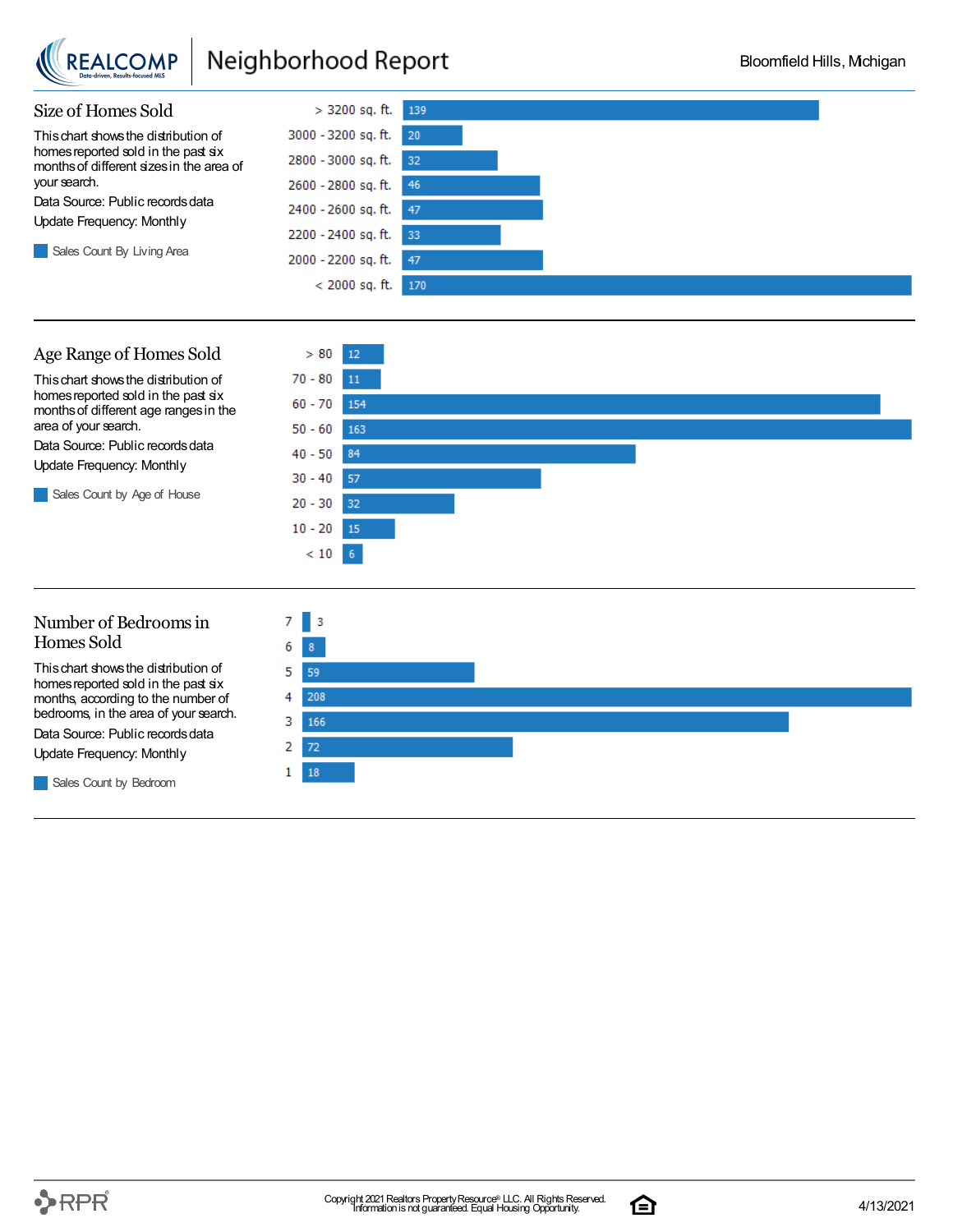

## Neighborhood: People Stats and Charts

|                                     | mfield Hills | ountv            |        |       |
|-------------------------------------|--------------|------------------|--------|-------|
|                                     | 4.01K        | .25M             | 9.96M  | 323M  |
| <b>Population Density per Sq Mi</b> | 808          | .44 <sub>K</sub> | 176    |       |
| tion Change since 2010              | $+47%$       | +4 2%            | $-22%$ | +7.7% |
| Median Age                          | -50          | 4                |        | 38    |
| Male / Female Ratio                 | 53%          | 19%              | 10%    | 49%   |

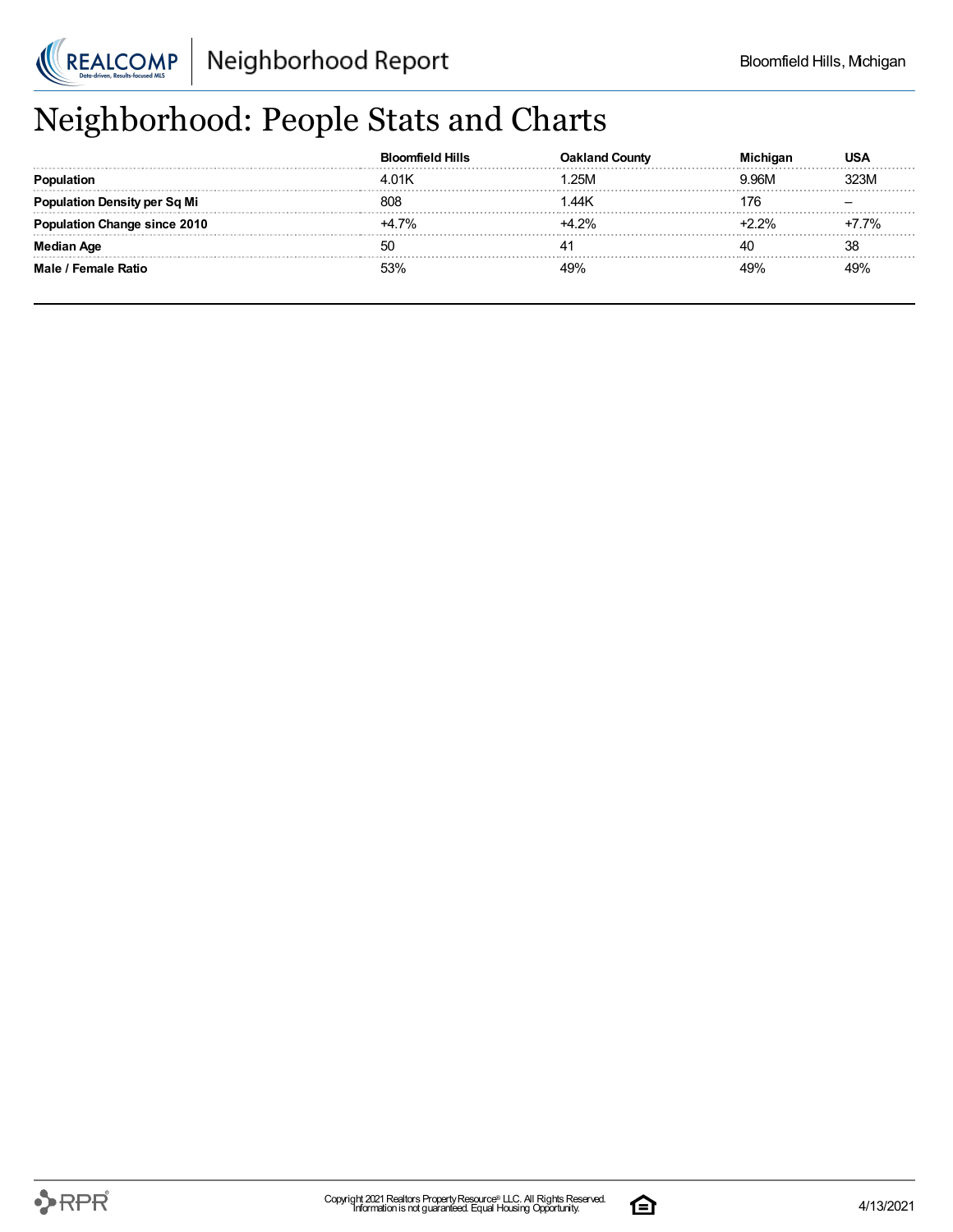

**REALCOMP** 



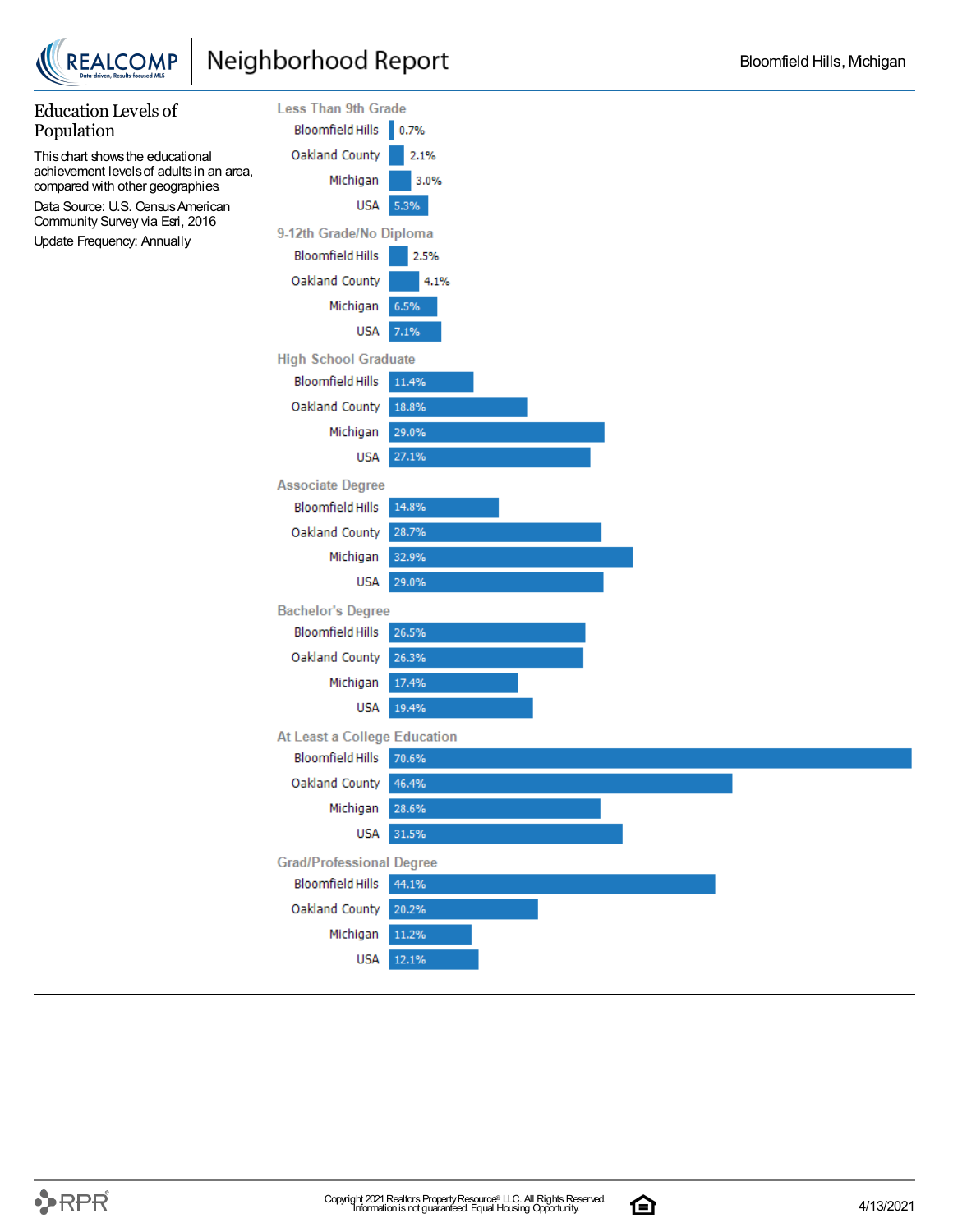

### Neighborhood Report

\$25K-\$35K

 $<$ \$25K

**Votes Democrat** 

Votes Republican

31

53.6%

45.5%

72



### Presidential Voting Pattern

Thischart showshowresidentsof a county voted in the 2012 presidential election.

Data Source: USElectionAtlas.org Update Frequency: Quadrennially

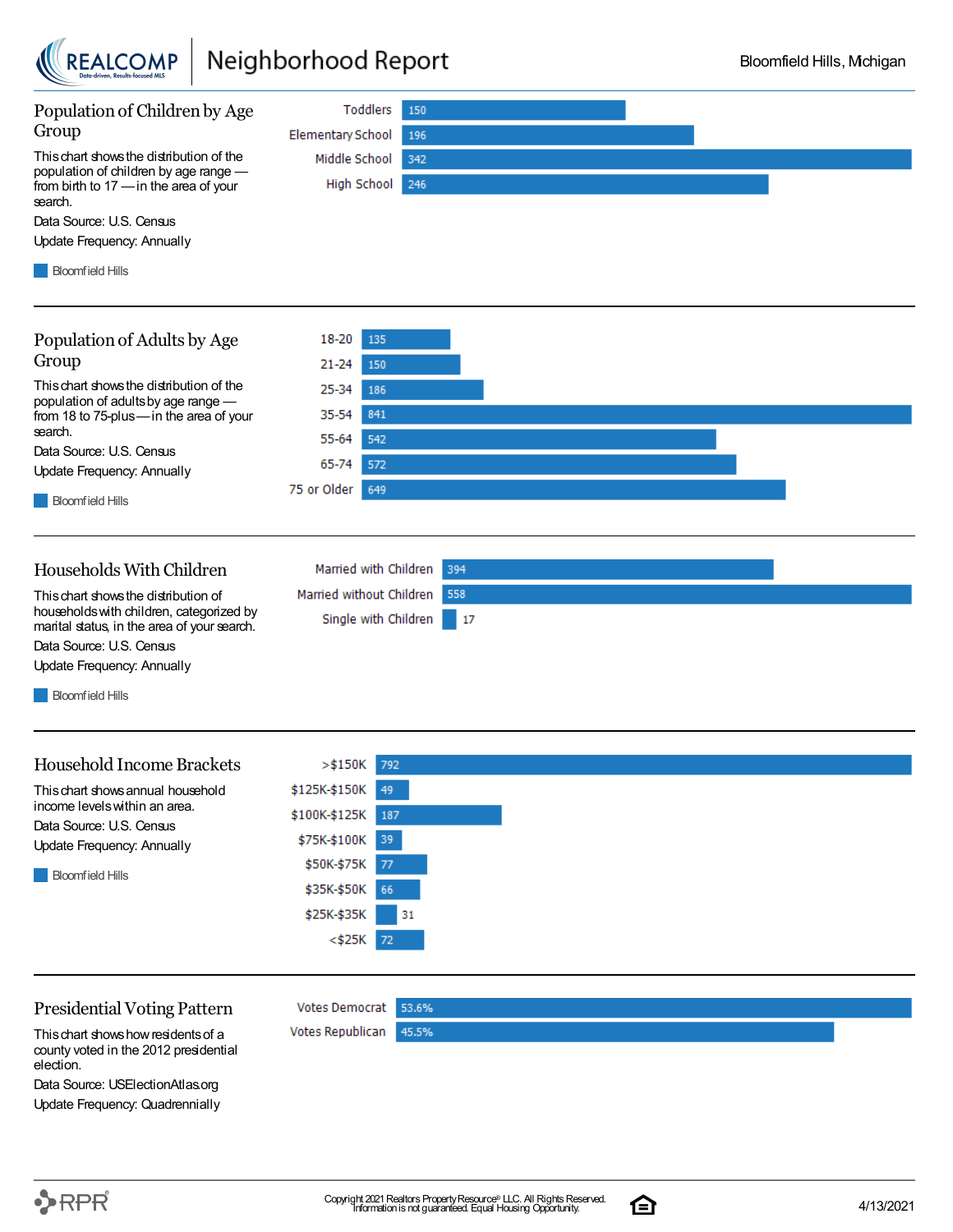

## Neighborhood: Economic Stats and Charts

|                   | <b>Bloomfield Hills</b> | ountv    | nigar    | USA     |
|-------------------|-------------------------|----------|----------|---------|
| Income Per Capita |                         | .760     | \$30.336 | 222 R21 |
| usehold Income    | \$174,750               | \$76.387 | 554 938  |         |
| ment Rate         |                         | 4.1%     | 6.1%     | 3.3%    |
| : Number          |                         | 25.7K    | 28.9K    | 10.1M   |
| : Number          |                         | 608k     | 42M      | 150M    |
| r Force Number    |                         | 634k     | 71M      | 160M    |





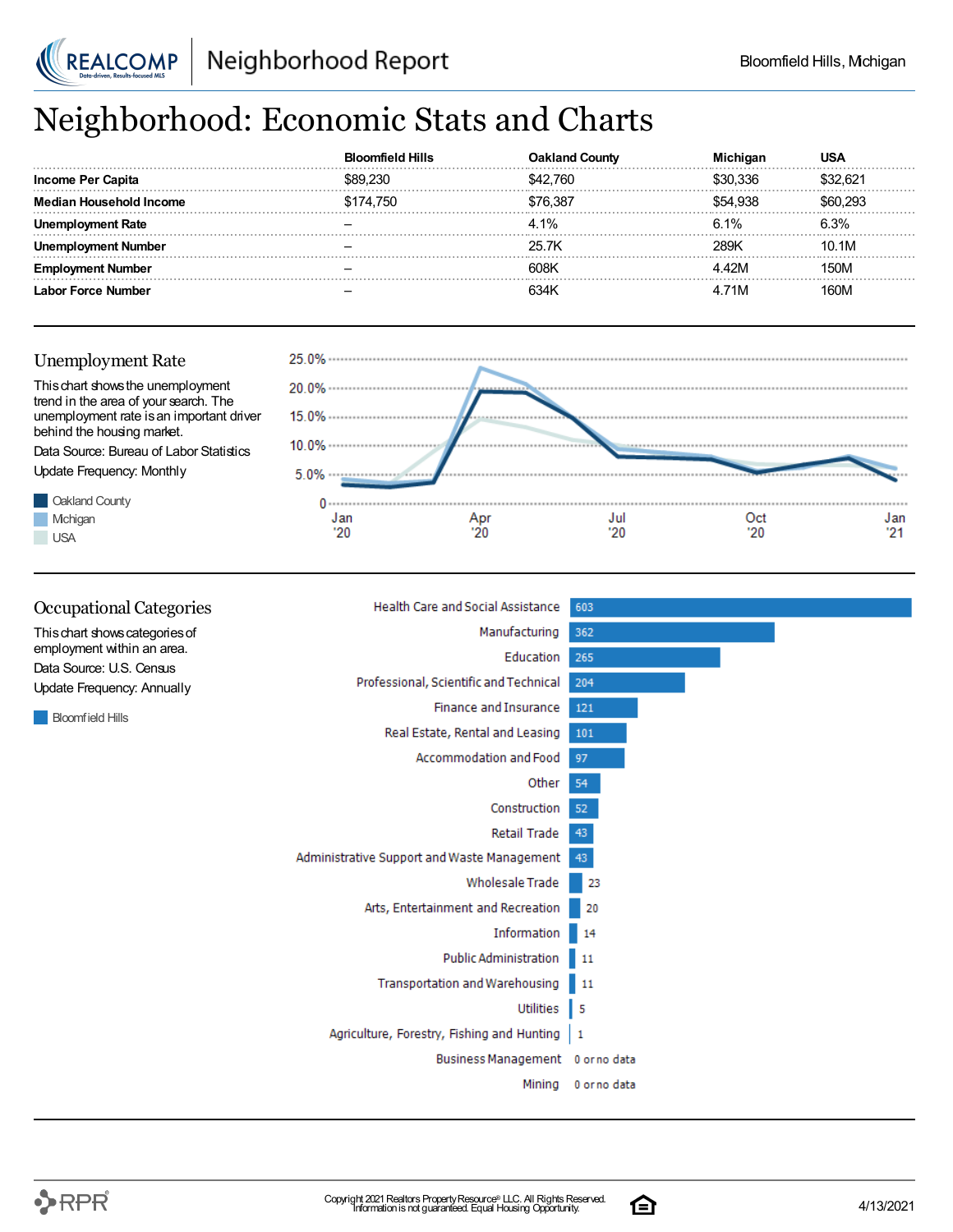

## Neighborhood: Quality of Life Stats and Charts

Quality of Life in 48301

|                                                         | <b>Bloomfield Hills</b> | <b>Oakland County</b> |       |       |
|---------------------------------------------------------|-------------------------|-----------------------|-------|-------|
| Elevation (in feet)                                     | 1.789                   | 1.789                 | .782  |       |
| Annual Rainfall (in inches)                             | 35.01                   | 35.01                 | 33.27 |       |
| <b>Annual Snowfall (in inches)</b>                      | 30.05                   | 38.71                 | 60.38 |       |
| Days of Full Sun (per year)                             | 67                      | 67                    | 69    |       |
| Travel Time to Work (in minutes)                        |                         |                       |       |       |
| <b>Water Quality - Health Violations</b>                |                         |                       |       |       |
| <b>Water Quality - Monitoring and Report Violations</b> |                         |                       |       |       |
| <b>Superfund Sites</b>                                  |                         |                       |       | 2.402 |
| <b>Brownfield Sites</b>                                 |                         | Yes                   | es?   | Yes   |

| Average Commute Time                                           | $<$ 15 Minutes 24.5% |      |
|----------------------------------------------------------------|----------------------|------|
| This chart shows average commute times                         | 15-30 Minutes 39.6%  |      |
| to work, in minutes, by percentage of an<br>area's population. | 30-45 Minutes 32.2%  |      |
| Data Source: U.S. Census                                       | 45-60 Minutes        | 2.3% |
| Update Frequency: Annually                                     | $>1$ Hour            | 1.4% |
|                                                                |                      |      |

**Bloomfield Hills** 

| This chart shows the types of                                                    | Work at Home 150 |  |
|----------------------------------------------------------------------------------|------------------|--|
|                                                                                  |                  |  |
| transportation that residents of the area<br>you searched use for their commute. | Walk 16          |  |
| Data Source: U.S. Census                                                         | Public Transit 2 |  |
| Update Frequency: Annually                                                       | Bicycle 0        |  |

| <b>Average Monthly</b>                      | Avg. January Min. Temp 20 |  |  |
|---------------------------------------------|---------------------------|--|--|
| Temperature                                 | Avg. January Max. Temp 32 |  |  |
| This chart shows average temperatures in    | Avg. July Min. Temp 65    |  |  |
| the area you searched.<br>Data Source: NOAA | Avg. July Max. Temp 85    |  |  |
| Update Frequency: Annually                  |                           |  |  |